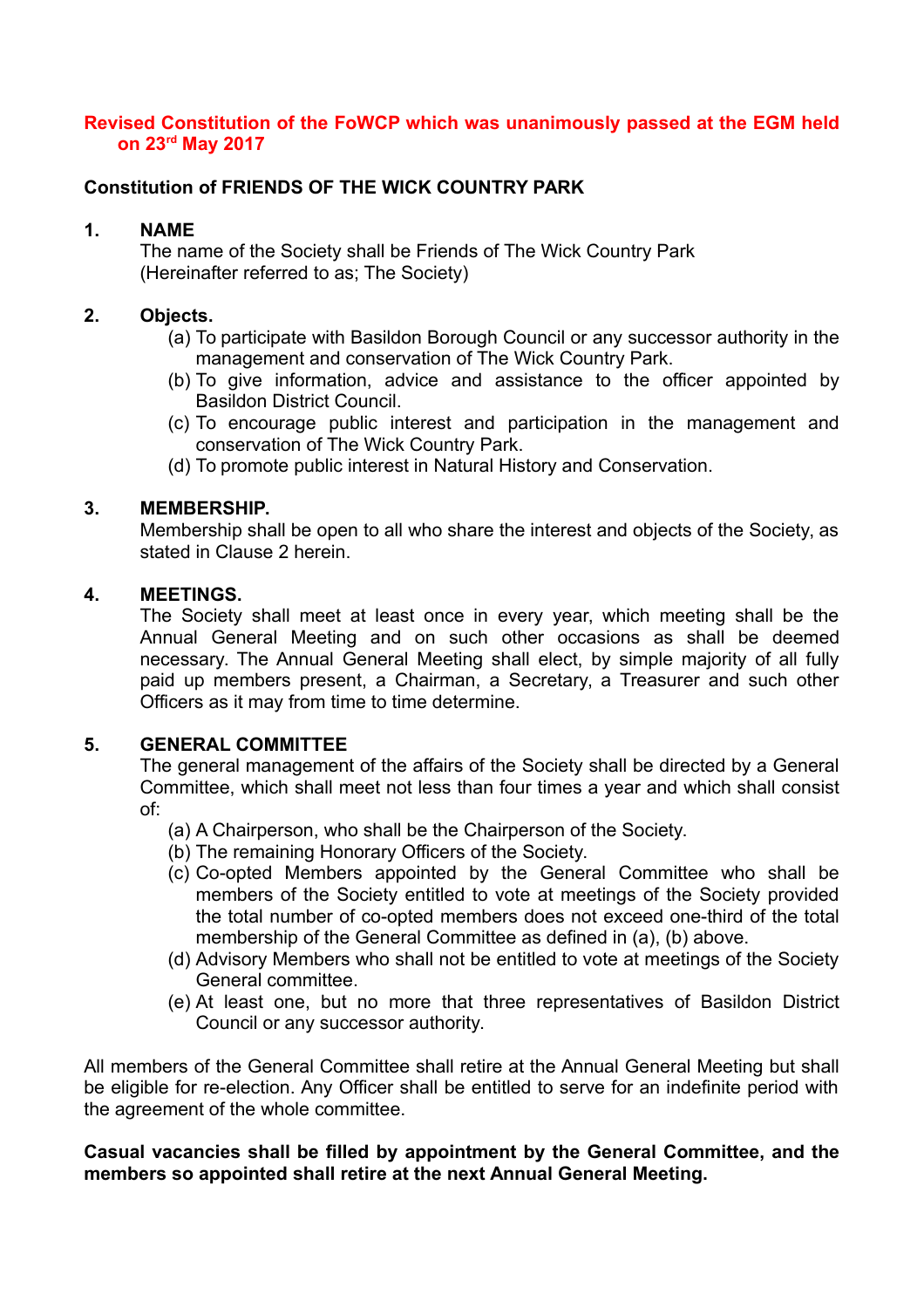**The General Committee shall have power to appoint such sub-Committees as it may from time to time determine.**

## **6. Meeting-Procedures.**

- (a) The Annual General Meeting shall be held not more than three months after the end of the financial year.
- (b) The business of the Annual General Meeting shall include the presentation and consideration of the annual report of the General Committee and of the annual audited statement of accounts, the election of Honorary Officers; the election of members to serve on the General Committee; the appointment of an auditor or auditors; the making of recommendations to the General Committee, and such other business as may be detailed in the Agenda.]
- (c) The Chairperson or Secretary may at any time at their discretion call a General Meeting of the Society and such meetings shall be called upon the requisition in writing of the Secretary of at least 10 members of the Society stating the purpose of the meeting.
- (d) Not less than six weeks notice of General Meeting must be given.
- (e) Notices of motion must be delivered to the Secretary of the Society not less than 14 days before a General Meeting.
- (f) An Agenda for a General Meeting must be sent to all members of the Society at least 7 days before a General meeting stating the business to be considered thereat.

## **7. FINANCE**

- (a) The financial year of the Society will end on  $30<sup>th</sup>$  November.
- (b) The Treasurer of the Society shall be responsible for receiving all monies on behalf of the Society and for making all payments on behalf of the Society. He shall keep proper accounts of the monies received and paid by the Society.
- (c) All monies received by the Society shall be paid into a bank account at a bank approved by the Committee, except where required for immediate cash disbursement, in which case due account shall be shown of such disbursement. Payment shall normally be by cheque drawn on the Society's bank account and signed by the Treasurer and one of two other authorised signatories.
- (d) An Honorary accountant or bookkeeper shall be appointed to review the accounts of the Society and report thereon to the Annual General Meeting. He shall not be a member of the Committee and shall be qualified in accountancy. The Accountant or Bookkeeper shall have the right to call for all minutes, records, accounts and vouchers necessary explanation from any officers of the Society. When the financial activities of the Society have developed to the point where the services of an Auditor are required, in accordance with accepted commercial practices, a professionally qualified Auditor shall be appointed to replace the Accountant or Bookkeeper.
- (e) The General Committee may, at their discretion, decide upon subscriptions to be paid by members of the Society.
- (f) All income will only be used towards achieving the aims and objectives of the Society.
- (g) No member shall benefit financially from the Society.

#### **8. QUORUM**